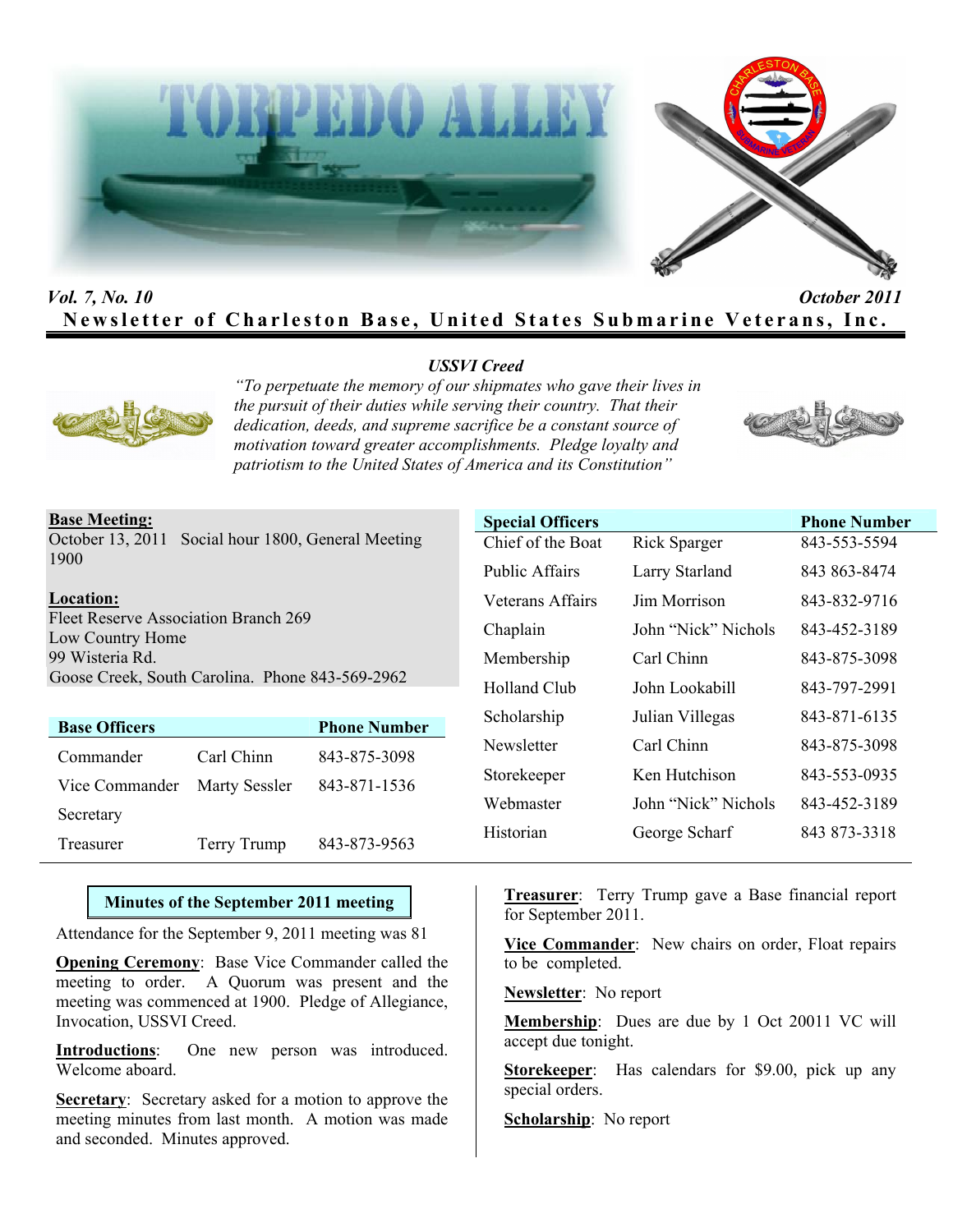**Public Affairs**: Summerville NJROTC will be using WWII vets in halftime of game on 28 Oct. Lee Allison will represent the Navy.

**Chaplain**: Ken Curtis made the Chaplain's report in Nick's absence.

Please have your pictures taken for the web site and also go there to complete your Page 2 for the Chaplain. Several follow-ups were made on those who've had surgery or illnesses in the last couple of months along with the base sending additional cards.

If you know of shipmates or spouses from other bases who are having a difficult time, had surgery, etc. and would like for USSVI Charleston Base to send them a card please send their name and address to the Chaplain via email or phone call.

**Webmaster**: No report

**Veteran's Affairs**: No report

**Little David:** Rick Wise, Beetle Bailey and several other CB subvets participated at a dedication by the Berkeley County War Veterans at the Berkeley County Museum on 25 June.

**Holland Club**: No report

**SUBVETS WWII**: Has calendars for \$8.00, next meeting 20 Oct at Ryan's in Summerville.

**Historian**: No report

**Recreation Committee**: No report

**District Commander**: National Treasure is resigning and position is open to anyone.

Fleet Reserve: 13 Aug (Saturday night) @ 1900 hours mortgage burning party. Any subvet can join the Fleet Reserve and are encouraged to do so, Larry Cox has plenty of forms.

**Chief of the Boat**: Spirit of America Program the 16 & 17 of Sept tickets are free.

See Saw parade in Harleyville this Saturday line -up at 1000, Hog Roast at Short Stay on 22 Oct 2011.

**Base Commander**: John Nichols has a free laser printer ,Bill Roup has free books to read.

**Nuclear Historian**: Presented story about difference between grandpa and grandma.

**Old Business**: Jim Lewis spoke about Old Salts Pig Roast and how much active duty involvement they and that we should try get to more from here. Float will be in St Patrick's Day parade in Savannah GA.

### **New Business**:

American legion BBQ this Sat from 1100-1600.

Chief selectee's breakfast at the Cracker Barrel in Summerville 0600 on 13 Oct 2011, they also are having a car wash this Sat at the Walgreen's off base. Joe O'Saben gave a \$100 donation to building fund from sale of home to Sub Vet relative.

**Good Of The Order**: Lee Allison has calendar and three pictures that he would like everyone to sign to send to Jack Stevenson's son. Ed Simokat has 4 tickets for this weekend's Clemson game, make a donation to Sub Vets fund. Depth Charge drawing was held, winner Benny McDonald, \$233: he donated \$50 back to Charleston Base.

Ray Sparks won a donated American Flag.

Meeting Adjourned: The Base Commander adjourned the meeting at 2008.



*"Don't tell mom I'm a submariner, she thinks I play piano in a whorehouse."* 

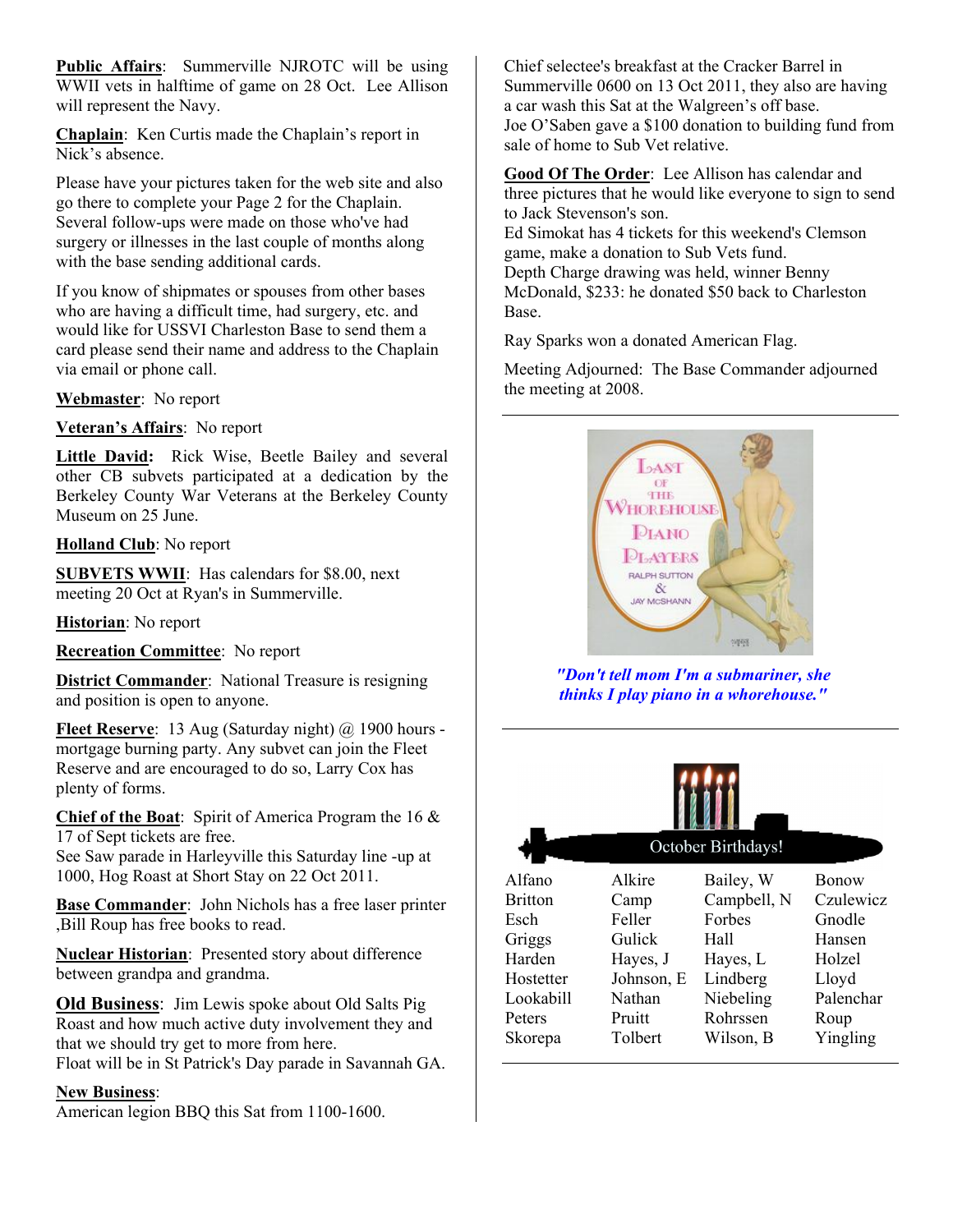#### **2012 USSVI Dues Are Due Soon**

2012 dues are due on 1 October 2011. Please pay your dues on or before 1 October.

Make checks payable to USSVI. Amount owed list will be at the meetings.

# **October Submarines Lost:**

| <b>USS Wahoo</b>    | <b>SS 238</b> | October 11, 1943 |
|---------------------|---------------|------------------|
| <b>USS</b> Dorado   | <b>SS 248</b> | October 12, 1943 |
| <b>USS</b> Seawolf  | SS 197        | October 3, 1944  |
| <b>USS</b> Escolar  | <b>SS 294</b> | October 17, 1944 |
| <b>USS Darter</b>   | <b>SS 227</b> | October 24, 1944 |
| <b>USS Shark II</b> | SS 314        | October 24, 1944 |
| <b>USS Tang</b>     | <b>SS 306</b> | October 24, 1944 |
| <b>USS O-5</b>      | SS 66         | October 11, 1923 |

Run silent, run deep For freedom we fought to keep How we spent so many days Beneath the shimmering waves A terrible foe we fought And gave our lives; and freedom bought Now our souls forever lie Restlessly beneath the waves So silent now, so deep For it is not enough for you to weep For we shall not have died in vain Lest you forget for what we gave We gave our lives, freedom to save For if you forget our deeds Then we shall never sleep Though we lie so silent, so deep *Al Alessandra, 2005* 



- October 13 Regular Monthly Meeting
- October 20 Sub Vets of WWII Meeting, at Ryan's on 17A in Summerville; 1200
- October 22 Hog Roast at Short Stay, starts 1200, \$5 each, bring a side or dessert



#### **Annual Christmas Party**



The Charleston Base Christmas Party will be on 3 December 2011. It will be held at the same location as the past several years; *Gatherings* in beautiful downtown Dorchester, SC.



Same rules as always…

#### you must have a ticket to attend and THERE WILL BE NO TICKET SALES AT THE DOOR!

Cocktails at 1700, Dinner at 1830

Dress is not prescribed, come comfortable, as you desire. Coat and tie, slacks and shirt, etc.

Tickets will be available starting October meeting. *Last day to buy tickets is 10 November meeting*. Buy early! Also available at the hog roast. Ticket price: \$15 per person for member and spouse/girlfriend. \$20 per person for all other guests.

# **SSGNs Finally See Combat**

Strategypage.com, Aug 30, 2011

August 30, 2011: With nearly all of Libya overrun by rebels, it was possible to get a close look at how well the American Tomahawk TLAM-E did in its first combat use. The missile performed as predicted. Most of these Tomahawks were fired during the initial air attack on March 19th. Moreover, most of the Tomahawks (over a hundred) launched on that day were fired by one ship; the nuclear submarine USS Florida. This was the first time an SSGN saw combat, but not the first time nuclear subs have fired missiles in wartime (U.S. SSNs have fired Tomahawks several times.)

The USS Florida was one of four Ohio class ballistic missile submarines (SSBN) converted to cruise missile submarines (SSGN). The USS Florida and the other three SSGNs entered service over the last five years, and this is the first time one of them fired its missiles in combat. Each of these Ohio class boats now carry 154 Tomahawk cruise missiles, and provides space for 66 commandos (usually SEALs) and their equipment. The idea of converting ballistic missile subs, that would have to be scrapped to fulfill disarmament agreements, has been bouncing around since the 1990s. After September 11, 2001, the idea got some traction. The navy submariners love this one, because they lost a lot of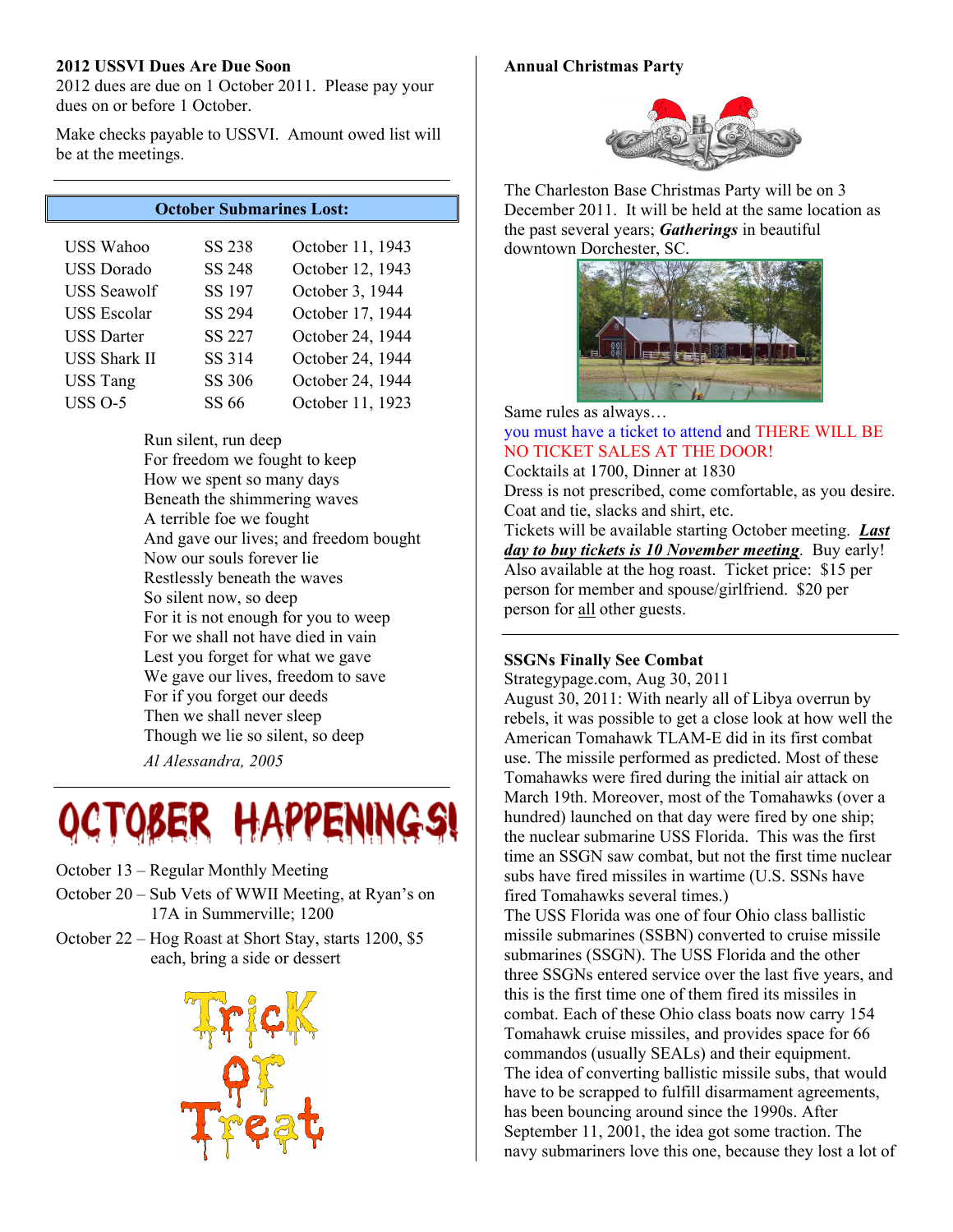their reason for being with the end of the Cold War. The United States had built a powerful nuclear submarine force during the Cold War, but with the rapid disappearance of the Soviet navy in the 1990s, there was little reason to keep over a hundred nuclear subs in commission. These boats are expensive, costing over a billion each to build and over a million dollars a week to operate. The four Ohio class SSBN being converted each have at least twenty years of life left in them. The idea of a sub, armed with 154 highly accurate cruise missiles, and capable of rapidly traveling under water (ignoring weather, or observation) at a speed of over 1,200 kilometers a day, to a far off hot spot, had great appeal in the post-Cold War world. The ability to carry a large force of commandos as well was also attractive. In one sub you have your choice of hammer or scalpel. More capable cruise missiles are in the works as well. Whether or not this multi-billion dollar investment will pay off remains to be seen, but it certainly worked off Libya.

And then there's the new Tomahawk. The RGM-109E Block IV Surface Ship Vertical Launched Tomahawk Land Attack Missile weighs 1.2 ton, is six meters (18 feet) long, has a range of 1,600 kilometers, getting there at a speed of 600-900 kilometers an hour, flying at an altitude of 17-32 meters (50-100 feet) and propelled by a jet engine generating only 600 pounds of thrust. Accuracy is on a par with JDAM (10 meters/ 31 feet). The Block IV Tomahawk can be reprogrammed in flight to hit another target and carries a vidcam to allow a missile to check on prospective targets.

But there's always something new. Last year, there was a successful test of the new JMEW (Joint Multi-Effects Warhead System) warhead for its Tomahawk Block IV cruise missile. The new, 450 kg (1,000 pound) warhead is designed mainly for penetrating underground bunkers, but it will also provide excellent blast effect for less robust targets. Exact penetration was not revealed. JMEW uses laser terminal guidance, enabling it to hit within a few meters (ten feet) of its aiming point. JMEW can also hit moving targets.

### **Service Honors Henry Native Who Commanded WWII Submarine**

Congressional Medal of Honor winner went down with his ship

The Journal Star (South Carolina), September 7 HENRY — A ceremony Sunday preceding a large 9/11 memorial service will honor a local war hero and attach additional meaning to a torpedo that has stood mounted in Central Park downtown for nearly four decades. The service, scheduled for 2 p.m., will honor the memory, valor and sacrifice of John Phillip Cromwell, a Henry native who earned the Medal of Honor for actions as commander of a submarine during World War II.

The service is being organized by the Peoria base of the United States Submarine Veterans Inc., said James Hafele, a Peoria attorney who served on a submarine in the 1950s and is now commander of the Peoria unit. Cromwell was born in Henry on Sept. 11, 1901, so this special commemoration will come on the 110th anniversary of his birth, Hafele noted. "Our whole purpose is to call attention to the

Congressional Medal of Honor," Hafele said. "It's so unusual for a small town like Henry to be the birthplace of a Medal of Honor recipient."

Cromwell was awarded that honor posthumously for his actions as commander of the USS Sculpin submarine in November 1943 near the Gilbert Islands in the South Pacific. After a battle with a Japanese vessel left the sub seriously damaged, he ordered most of his crew to abandon ship so they could be rescued.

Cromwell himself, however, had extensive knowledge of broader military intelligence and planning, and he chose to sacrifice his life rather than risk disclosing secrets under the pressure of enemy interrogation, Hafele said. "He voluntarily went down with the sub so he would not reveal any information," Hafele said.

The torpedo memorial in Central Park was dedicated in 1974. It contains plaques honoring Cromwell and the submarine service.

"There have been 66 submarines that have been lost since the birth of the submarine service," Hafele said, "all the way from the old diesel boats to the current nuclear boats."

One person paying respects at the memorial Tuesday was Chip Lanham, a Vietnam veteran from South Carolina whois a crew member on the USS LST 325, a restored World War II battleship, which has been docked in Henry for tours since Friday and will be in Peoria later this week.

"I heard about (the Cromwell memorial) from another crew member, and I decided to jump ship and take a walk," Lanham said.

Cromwell's descendants have scattered to distant areas, and none are expected to attend Sunday's service, according to email exchanges provided by Hafele. "We very much appreciate the significance of the memorial service you are conducting," wrote his grandson, John P. Cromwell III, in California. A large 9/11 service featuring comments from a retired New York police officer who was at the scene will take place later Sunday. That will begin about 6:15 p.m. with a solemn procession of emergency vehicles from the Henry Fire Department.

*"The Strongest reason for the people to retain the right to keep and bear arms is, as a last resort, to protect themselves against tyranny in government."* 

-- Thomas Jefferson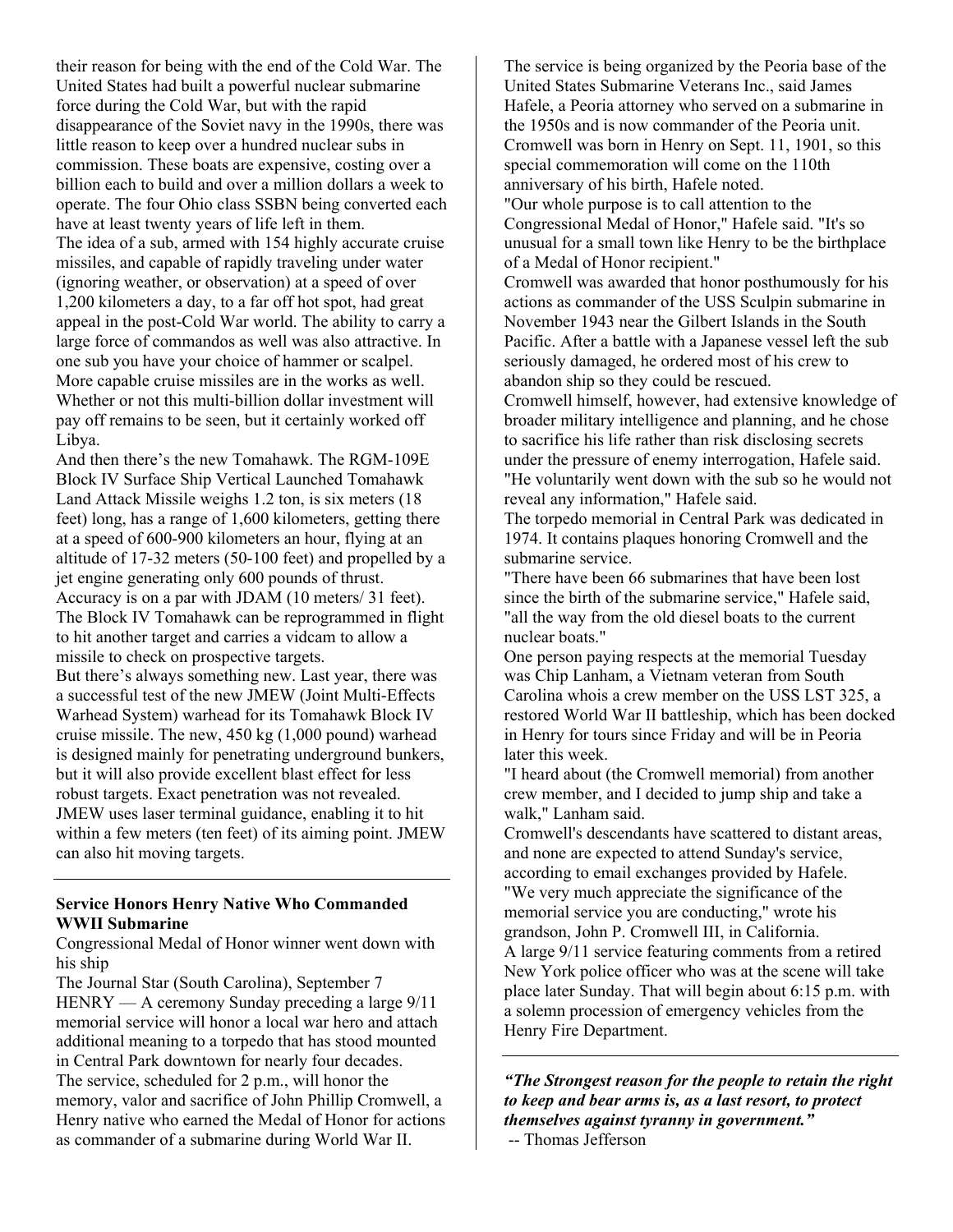### **Tricare Pharmacy Copay Update**

In 2010 Congress blocked DoD from increasing TRICARE-related fees through September 30 of this year. That moratorium expires soon and based on action earlier this year, it is clear Congress no longer intends to block fees. AFSA has confirmed that the new prescription copayments below will take effect for all non-active duty TRICARE beneficiaries on 1 OCT 2011. Copayments for active duty beneficiaries will remain the same. 30 Day Supply Retail Pharmacy Formulary Generic \$5 Formulary Brand \$12 Non-Formulary \$25 90 Day Supply Home Delivery Formulary Generic \$0 Formulary Brand \$9 In May, the House voted to allow DoD to raise TRICARE Prime Fees and pharmacy copays for military beneficiaries. In June, the Senate Armed Services Committee agreed with their House colleagues that fees should be raised but the full chamber has yet to act on that legislation. It is unclear as of the writing if TRICARE Prime fee will rise also. Language in the House and Senate versions of the FY 2012 National Defense Authorization Act would increase TRICARE Prime fees to \$520 per year for family coverage and to \$260 per year for individual coverage.

# **Military Retiree Pay Dates to Change**

Defense Finance and Accounting Service CLEVELAND, Sept. 6, 2011 - Paydays for military retirees and those who receive portions of retired pay are changing for the months of September and December, as the Defense Finance and Accounting Service changes its pay schedule to comply with the 2011 National Defense Authorization Act.

The 2011 NDAA requires military retiree pay to be processed on the first day of the month. When that day falls on a weekend or national holiday, the pay date is moved to the previous business day.

This year payments normally scheduled for Oct. 3, 2011 will be issued on Sept. 30, 2011 and payments normally scheduled for Jan. 3, 2012, will be issued on Dec. 30, 2011. For the calendar year 2011, this means military retirees will receive 13 rather than the normal 12 payments.

The 13th payday on Dec. 30 falls within the 2011 tax year, which could affect the tax liability of some retirees and those who receive portions of their retired pay. Customers should speak with a tax advisor, the Internal Revenue Service or their state tax authority to determine if their tax withholding will satisfy federal and state income taxes when they file returns next year. DFAS cannot provide tax advice.

For tax year 2012 and beyond, retirees will receive their normal 12 payments.

This change affects regular retired pay, Concurrent retirement and disability pay and combat related special compensation. The new rule also applies to retiree

allotments, garnishments and court-ordered former spouse and child support payments. It does not affect annuity payments.

If retirees need to make changes to their federal or state tax withholding, the quickest and most secure way to do so is through myPay. Available 24 hours-a-day, seven days-a-week, myPay enables eligible users around the world to make routine changes to their pay information, including tax withholding, that become effective within days.

Customers who cannot access myPay can change federal withholding amounts by completing a new IRS Form W-4 or W-4P, or change state withholding amounts using a DD 2866. These forms can be found on the DFAS web site, www.dfas.mil/retiredmilitary/forms.html, and should be mailed or faxed to the below address once completed:

Defense Finance and Accounting Service U.S. Military Retired Pay

P.O. Box 7130

London, KY 40742-7130

Fax: 800-469-6559

It may take up to 30 days for changes to be made when mailing in a paper form.

The Defense Finance and Accounting Service provides responsive, professional finance and accounting services to the men and women who defend America. DFAS pays about 6.4 million people and in FY 2010 made 8.1 million travel payments, paid 11.4 million commercial invoices, made \$578 billion in disbursements to pay recipients, and managed \$487.9 billion in military retirement and health benefits funds.

### **General Dynamics Electric Boat To Provide Photonics Masts For Virginia-Class Attack Subs In \$33 Million Contract**

By John Keller, Military Aerospace, Sep 18, 2011 GROTON, Conn., 18 Sept. 2011. General Dynamics Electric Boat, the Groton, Conn.-based U.S. Navy submarine manufacturer, won a \$32.9 million Navy contract modification for three backup photonics masts for Virginia-class fast-attack submarines.

The Virginia-class submarine uses photonics masts instead of traditional periscopes. Photonics masts do not penetrate the submarine's hull, and do not extend physically into the vessel's control room.

The photonics mast records information digitally with mast-mounted cameras, transmits the data through optical fiber into the boat, and processes the data with on-board image processors.

Each photonics mast has an HDTV digital color camera, an infrared camera, and a laser range finder. For more information contact General Dynamics Electric Boat online at www.gdeb.com.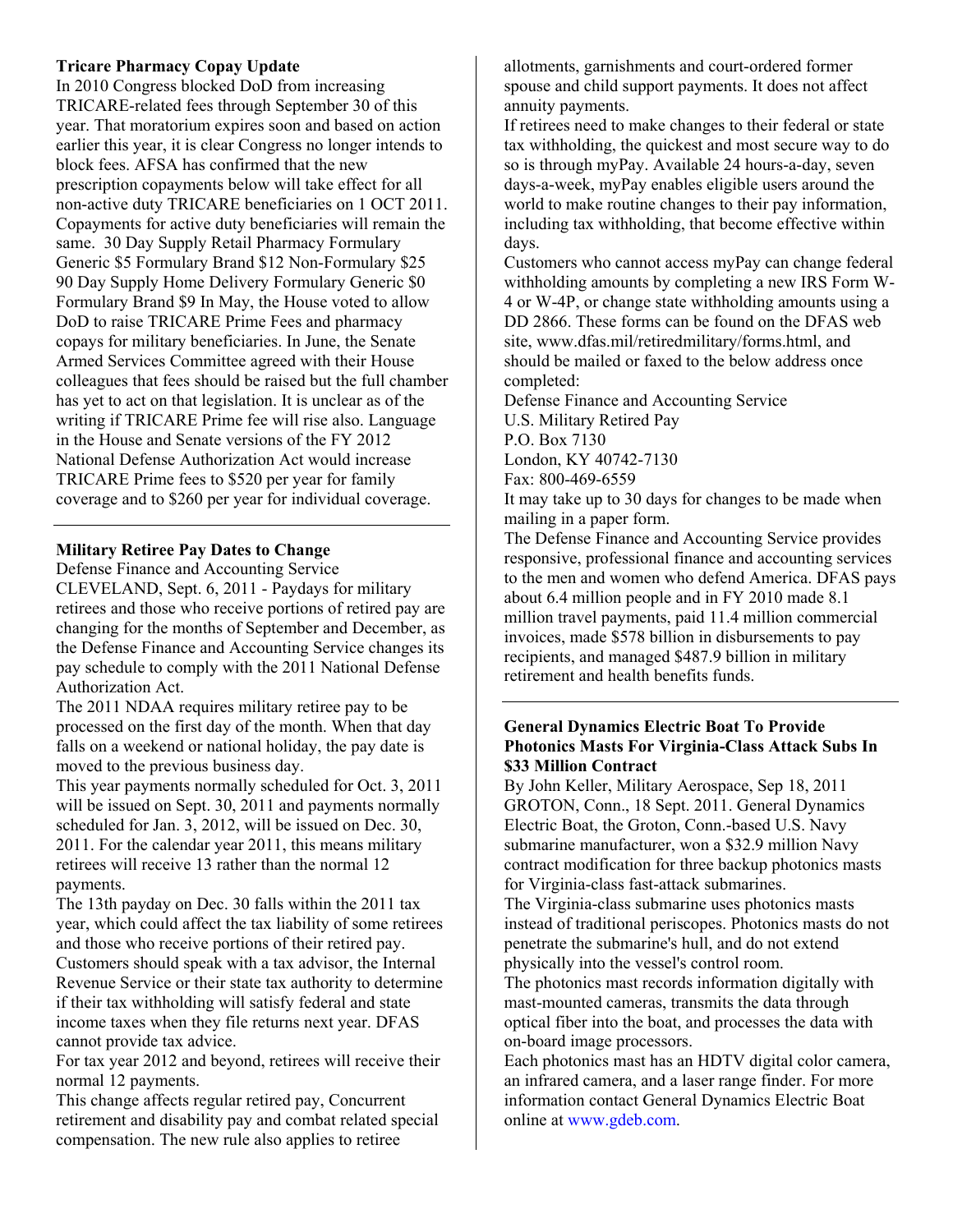# **Viet Nam: Something to think about**

- Most of the surviving parents are now deceased.
- There are 58,267 names now listed on that polished black wall, including those added in 2010.
- The names are arranged in the order in which they were taken from us by date and within each date the names are alphabetized. It is hard to believe it is 36 years since the last casualties.
- Beginning at the apex on panel 1E and going out to the end of the East wall, appearing to recede into the earth (numbered 70E - May 25, 1968), then resuming at the end of the West wall, as the wall emerges from the earth (numbered 70W - continuing May 25, 1968) and ending with a date in 1975. Thus the war's beginning and end meet. The war is complete, coming full circle, yet broken by the earth that bounds the angle's open side and contained within the earth itself. The first known casualty was Richard B. Fitzgibbon, of North Weymouth, Mass. Listed by the U.S. Department of Defense as having been killed on June 8, 1956. His name is listed on the Wall with that of his son, Marine Corps Lance Cpl. Richard B. Fitzgibbon III, who was killed on Sept. 7, 1965.
- There are three sets of fathers and sons on the Wall.
- 39,996 on the Wall were just 22 or younger.
- 8,283 were just 19 years old.
- The largest age group, 33,103 were 18 years old.
- 12 soldiers on the Wall were 17 years old.
- 5 soldiers on the Wall were 16 years old.
- One soldier, PFC Dan Bullock was 15 years old.
- 997 soldiers were killed on their first day in Vietnam
- 1,448 soldiers were killed on their last day in Vietnam
- 31 sets of brothers are on the Wall
- 31 sets of parents lost two of their sons
- 54 soldiers on attended Thomas Edison High School in Philadelphia . I wonder why so many from one school
- 8 Women are on the Wall. Nursing the wounded
- 244 soldiers were awarded the Medal of Honor during the Vietnam War; 153 of them are on the Wall
- Beallsville, Ohio with a population of 475 lost 6 of her sons
- West Virginia had the highest casualty rate per capita in the nation. There are 711 West Virginians on the Wall
- The Marines of Morenci They led some of the scrappiest high school football and basketball teams that the little Arizona copper town of Morenci (pop. 5,058) had ever known and cheered. They enjoyed roaring beer busts. In quieter moments, they rode horses along the Coronado Trail, stalked deer in the Apache National Forest . And in the patriotic camaraderie typical of Morenci's mining families,the nine graduates of Morenci High enlisted as a group in the Marine Corps. Their service began on Independence Day, 1966. Only 3 returned home.
- The Buddies of Midvale LeRoy Tafoya, Jimmy Martinez, Tom Gonzales were all boyhood friends and lived on three consecutive streets in Midvale, Utah on Fifth, Sixth and Seventh avenues. They lived only a few yards apart. They played ball at the adjacent sandlot ball field. And they all went to Vietnam . In a span of 16 dark days in late 1967, all three would be killed. LeRoy was killed on Wednesday, Nov. 22, the fourth anniversary of John F. Kennedy's assassination. Jimmy died less than 24 hours later on Thanksgiving Day. Tom was shot dead assaulting the enemy on Dec. 7, Pearl Harbor Remembrance Day.
- The most casualty deaths for a single day was on January 31,  $1968 \sim 245$  deaths
- The most casualty deaths for a single month was May 1968 - 2,415 casualties were incurred. For most Americans who read this they will only see the numbers that the Vietnam War created. Those who survived the war, and the families of those who did not, will see the faces, feel the pain that these numbers created. They are, until they too pass away, haunted with these numbers, because they were friends, fathers, husbands, wives, sons and daughters. There are no noble wars, just noble warriors.

Not only the Vietnam War, I pray for and thank every fallen Warrior and surviving Warrior. GOD bless you all!

### **Admiral Osborne Scholarship Fund**

We are offering a Charleston Base Challenge Coin for sale. ALL proceeds go into the scholarship fund. Coins only cost \$7 each for an additional \$1 is a protective plastic capsule. To get your coin(s) see Julian Villegas or Carl Chinn.

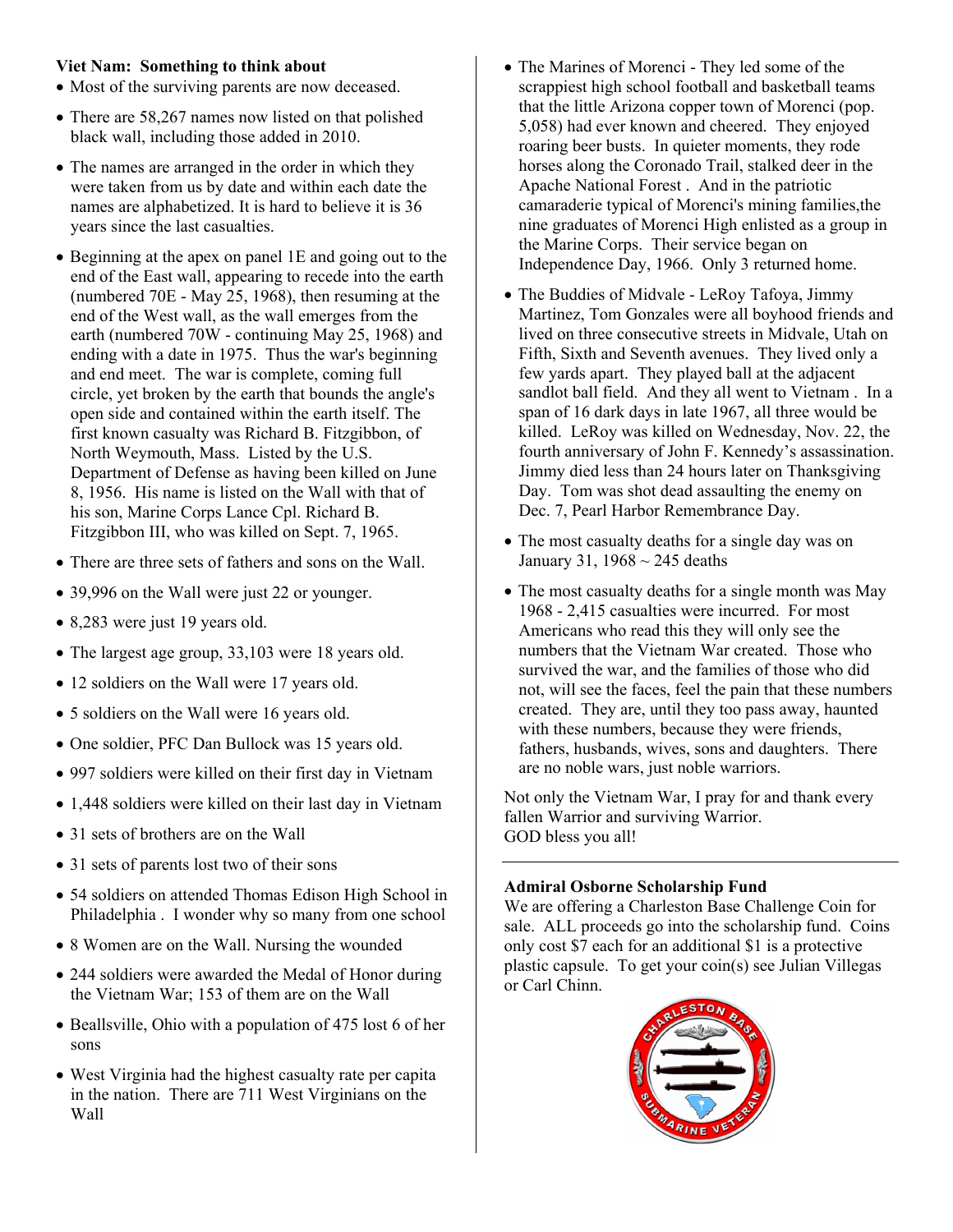# **New Pin For Sailors Guarding Nuclear Arms**

By Mark D. Faram, Navy Times, Sept 26, 2011 More than 900 sailors could soon rate a new qualification insignia and designator, thanks to a pin approved last month by the Uniform Board and announced in NAVADMIN 260/11.

The nuclear weapons security breast insignia will be available only to those in the 9,200-sailor strong masterat-arms rating — and they can only qualify by serving at one of two commands.

The badge is in production and expected to hit Navy uniform stores in August 2012.

"This pin was developed as an incentive to encourage sailors to take an assignment at one of the two strategic weapons facilities," said Lt. Cmdr. Manny Arcelona, master-at-arms community manager.

Other incentives for those who take orders to a SWF are \$75 monthly special duty assignment pay, accelerated advancement to E-3 for junior sailors and sea duty credit for a shore duty job.

"Guarding our nation's strategic nuclear assets is arduous duty, and we feel this will give recognition to those who attain and maintain their qualification in this duty," Arcelona said.

Those who serve at the Navy's Strategic Weapons Facility Atlantic at Kings Bay, Ga., or SWF Pacific in Bangor, Wash., will be allowed to qualify. Both are colocated with ballistic-missile submarines.

Sailors who guard strategic nuclear weapons at these facilities work along-side a Marine Corps security battalion; only those filling billets working with Marines can qualify.

In addition, sailors must be qualified in the senior post or watch station associated with their paygrades, Arcelona said.

The badge's criteria were approved in May and outlined in Military Personnel Manual article 1220-061. While the article doesn't specifically limit the badge to mastersat-arms — it leaves the door open to "enlisted members"

— Arcelona said the way it's written will make it difficult for other sailors assigned to those commands to qualify. Right now, 905 master-at-arms billets at these commands will allow sailors to meet the full requirements.

"Though we have corpsmen and admin support personnel at these commands, only those sailors who do the [strategic weapons-related] missions will be able to qualify," he said.

Because the job relates to nuclear weapons, sailors must be certified in and remain qualified for the Nuclear Weapon Personnel Reliability Program for at least12 months. That qualification is outlined in Secretary of the Navy Instruction 5510.35B.

There's no provision allowing sailors who previously served at either of these commands to qualify

retroactively. Those sailors would have to return for another tour to rate the pin and designator. The  $1/4$ - by-1-inch insignia is similar to the rating badge worn by masters-at-arms. Both metal and embroidered versions will be produced for wear on dress uniforms and the blue camouflage Navy working uniform. It won't be allowed on the desert or woodland NWU.

It can be worn alone or with other warfare insignia. Those who get the badge can continue to wear it once they transfer to another command, unless their eligibility for the Nuclear Weapons Personnel Reliability Program is revoked because of misconduct.

Those with the badge who become disqualified for reasons not related to misconduct can continue to wear the badge if their commanding officer agrees. The pin wasn't actually what the community wanted, though, Arcelona said.

"Our proposal and the package submitted was to simply get the SWF into the Expeditionary Warfare Specialist Program," he said. "But leadership decided the program rated its own special badge and qualification, and we are very satisfied with that outcome."

# **Senior Enlisted Submariners To Get Boost In Pay**

SASEBO NAVAL BASE, Japan — The Navy has increased the pay for senior enlisted submariners to entice more to remain in the Navy past 18 years of service, Navy officials announced Wednesday. Starting Oct. 1, the Submarine Duty Incentive Pay for a senior chief petty officer with more than 18 years of service will rise from \$415 per month to \$550, according to a Navy news release. The same pay for a master chief petty officer will rise from \$425 to \$600 per month. There has been high retention in most ratings, the release states, but incentives were needed to ensure some ratings remain filled. The Navy decided to specifically target senior submarine supervisors.

"The incentive pay will encourage senior enlisted submariners to return to sea in a department chief petty officer, senior enlisted adviser, or chief of the boat (command master chief) billet," Rear Adm. Tony Kurta, director of military personnel plans and policy, said in the release.

For more information, view the complete NAVADMIN.

*"The democracy will cease to exist when you take away from those who are willing to work and give to those who would not"*

-- Thomas Jefferson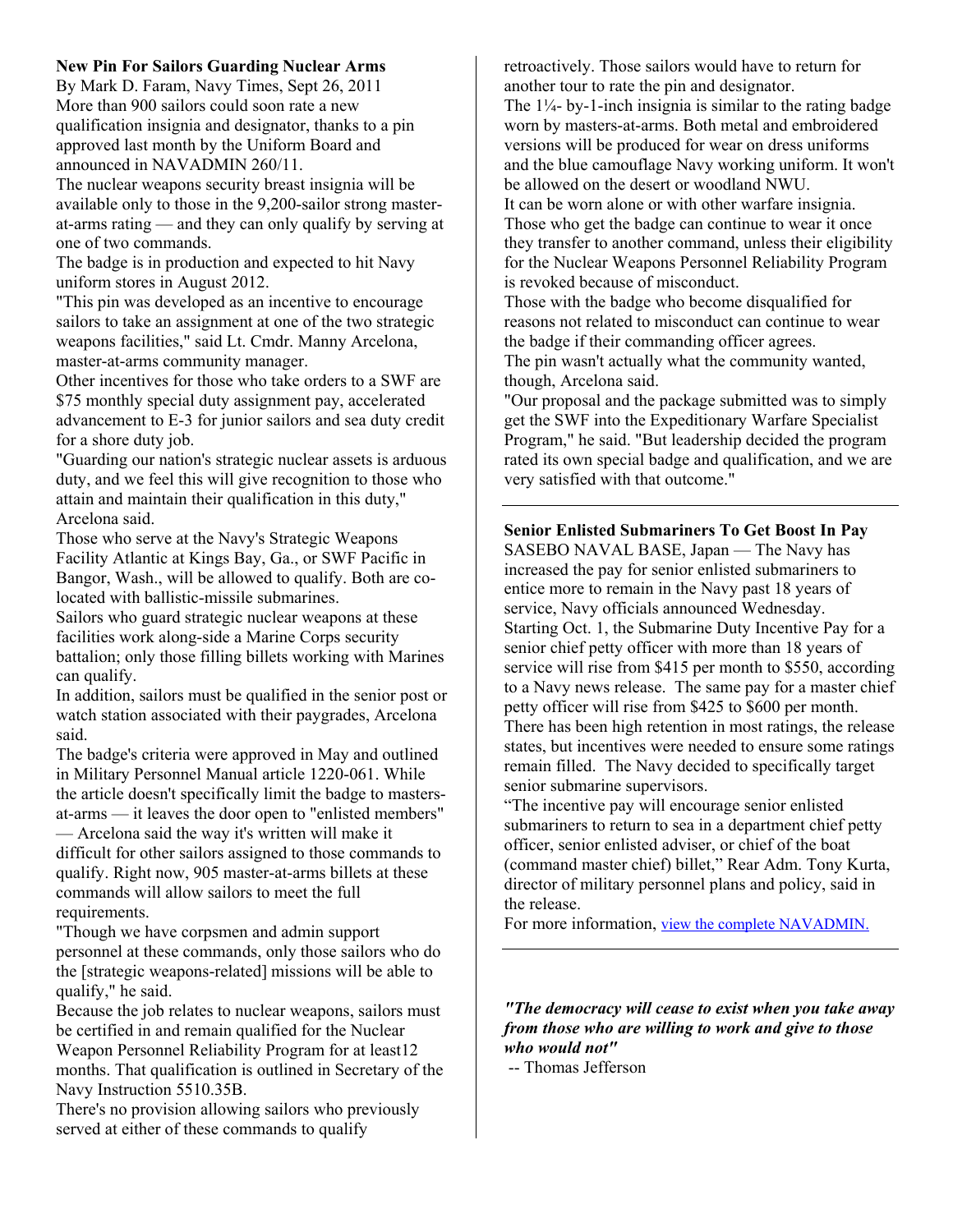# **SubVet News - #2011-094**

NEWS-01: Ask the National Commander! Submitted by: Office on 9/21/2011 ---------------------------------------------------------

Got a question about USSVI? This is your opportunity to ask National Commander Michael Bircumshaw about whatever is on your mind. Ground rules, keep it clean and positive.

We want to build a better and more satisfying organization for all our shipmates. Our mission is to remember our fallen shipmates, encourage fraternalism between subvets and benefit our submarine family. Your suggestions to help achieve these ends will be very much appreciated.

If it is something personal that relates to your situation only, please email me directly at nc@ussvi.org. Otherwise, post your message on the blog referenced below so that other shipmates can benefit from the exchange.

http://ussvi.wordpress.com

# **TRICARE Expands Program**

Week of August 29, 2011 TRICARE officials are expanding the number of

preventive vaccines covered at retail network pharmacies. The expanded program covers immunizations for measles, mumps, shingles and many other preventable diseases. To see the expanded list of vaccines available from authorized TRICARE retail pharmacies visit the TRICARE Vaccines webpage at www.tricare.mil/vaccines . Beneficiaries check ahead before making a trip to their pharmacy to make sure the pharmacy is part of the TRICARE network and authorized to offer the vaccines. Ensuring that the pharmacy has the needed vaccine in-stock is also recommended.



### **Ponderisms**

1· I used to eat a lot of natural foods until I learned that most people die of natural causes.

2· There are two kinds of pedestrians: the quick and the dead.

3· Life is sexually transmitted.

4· Healthy is merely the slowest possible rate at which one can die.

5· The only difference between a rut and a grave is the depth.

6· Health nuts are going to feel stupid someday, lying in hospitals dying of nothing.

7· Have you noticed since everyone has a camcorder these days no one talks about seeing UFOs like they used to?

8· Whenever I feel blue, I start breathing again.

9· All of us could take a lesson from the weather. It pays no attention to criticism.

10· In the 60's, people took acid to make the world weird. Now the world is weird and people take Prozac to make it normal.

 $11 \cdot$  How is it one careless match can start a forest fire, but it takes a whole box to start a campfire?

 $12 \cdot$  Who was the first person to look at a cow and say, 'I think I'll squeeze these dangly things and drink whatever comes out'?

13· If Jimmy cracks corn and no one cares, why is there a song about him?

14· Why does your OB-GYN leave the room while you get undressed as if they are not going to look up there anyway?

15· If quizzes are quizzical, what are tests?

16· If corn oil is made from corn, and vegetable oil is made from vegetables, then what is baby oil made from?

17· Do illiterate people get the full effect of Alphabet Soup?

18· Does pushing the elevator button more than once make it arrive faster?

19· Why doesn't glue stick to the inside of the bottle?

*"How we think shows through in how we act. Attitudes are mirrors of the mind. They reflect thinking."*  David Joseph Schwartz

*"Be careful the environment you choose for it will shape you; be careful the friends you choose for you will become like them."*  W. Clement Stone